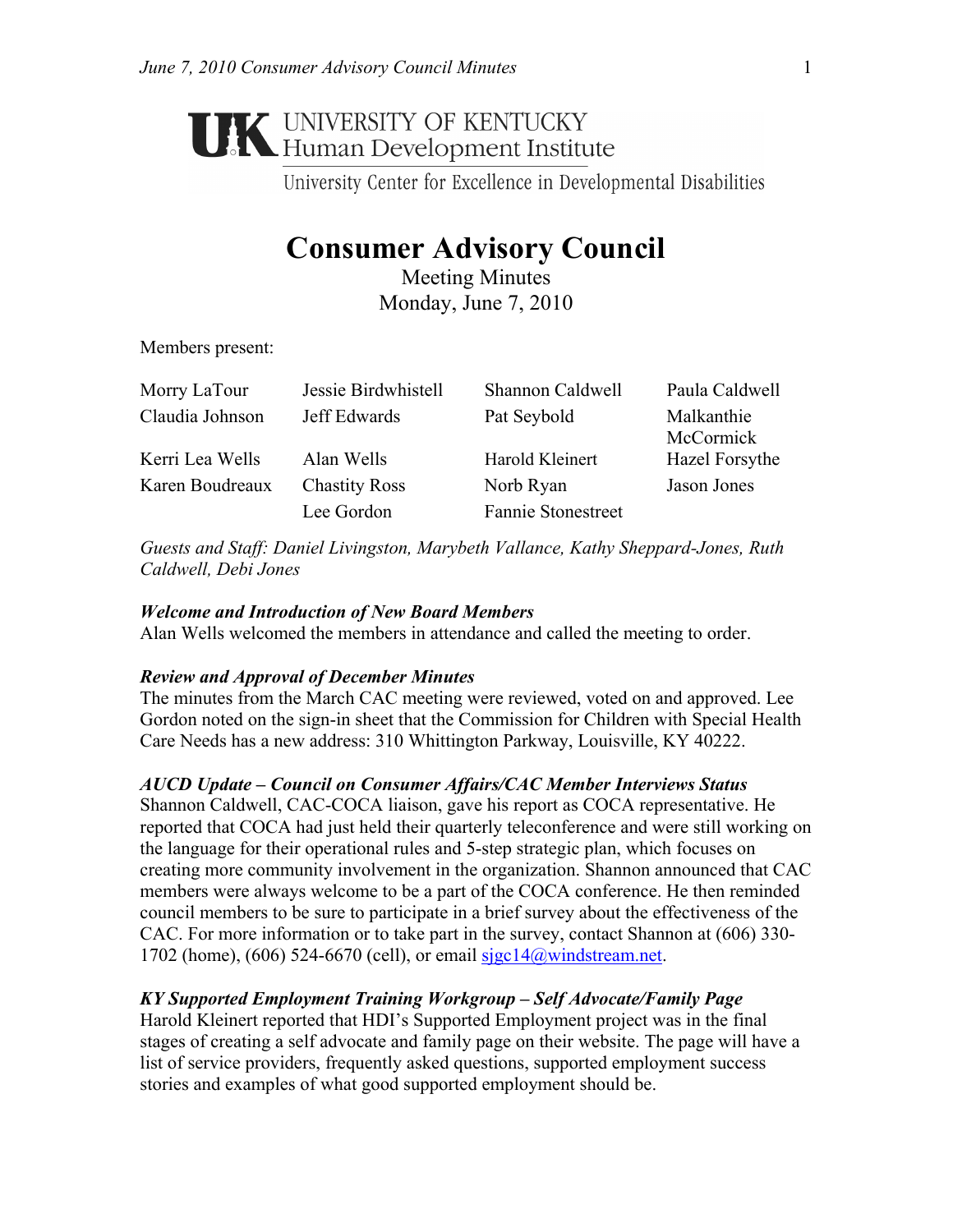#### *Preliminary results of HDI website evaluation*

Harold Kleinert announced that the preliminary results were in for the HDI website evaluation survey. Although the majority of the responses were either satisfied or highly satisfied, there were some useful suggestions for improvement, including a more balanced orientation for individuals with severe/profound disabilities, and more diversity in the imagery on the website. Survey respondents reported that the site was very accessible for individuals using screen readers and assistive devices. For suggestions regarding improvements to the HDI website (www.hdi.uky.edu), email daniel.livingston@uky.edu.

#### *Transportation Provider Training Update*

Morry LaTour reported that a suggestion was made at the *Committee for Citizens with Disabilities* meeting for consumers to be involved with driver training for LexTran and Wheels. A committee was created to create a process to involve consumers. The next meeting will be June 23. Marybeth Vallance announced that she and Morry were invited to sit in on a consumer involvement meeting for MV Paratransit in Louisville, in which the HDI Driver Disability Training video was presented. Morry then announced that LexTran has developed a consumer advisory committee for bus and paratransit riders to offer advice and feedback on transportation services. He also noted that increased transportation needs and issues are currently being addressed in preparation for the World Equestrian Games in September in Lexington. Lee Gordon noted that, due to budget cuts, TARC in Louisville has been forced to cut routes and lay off drivers.

#### *MTARS site visit July 20-23: Role of our CAC*

Harold Kleinert reported that the *Monitoring and Technical Assistance Review System* (MTARS) would be making a site visit from July 20-23 to ensure that the necessary services are being provided by Kentucky's UCEDD and Kentucky's developmental disability network. Kentucky is the last state to be reviewed by MTARS. There will be a public hearing during the visit  $(4 - 6$  PM on July  $20<sup>th</sup>$ ) to allow consumers to share their experiences with HDI, KY Protection & Advocacy, and the KY Council on Developmental Disabilities. He noted that our council members were welcome to contribute as well. Harold noted that recommendations have also been made based on UK's periodic review in May and will be made available soon. Jeff Edwards from Protection & Advocacy reported that their MTARS review will include a review of 50-70 cases from 2008-present. **The date and time for the public forum will be Tuesday July**   $20^{th}$  from  $4 - 6$  PM.

#### *Postsecondary Inclusion Partnership Update*

Malkanthie McCormick reported that the Postsecondary Inclusion Partnership (PIP), a 3 year grant approved by the DD council and governed by HDI, is currently serving nearly 30 students. However, budget cuts are making hard to continue the program. Dr. McCormick noted that legislators need to be educated about the benefits of the program, which has opened a lot of doors for students with disabilities, so that funding for PIP can be included in annual budgets and not just grant-based. Harold Kleinert reported that he had met with several organizations about continued funding for the project, and wants to develop plans to not only continue PIP, but expand the program and coordinate efforts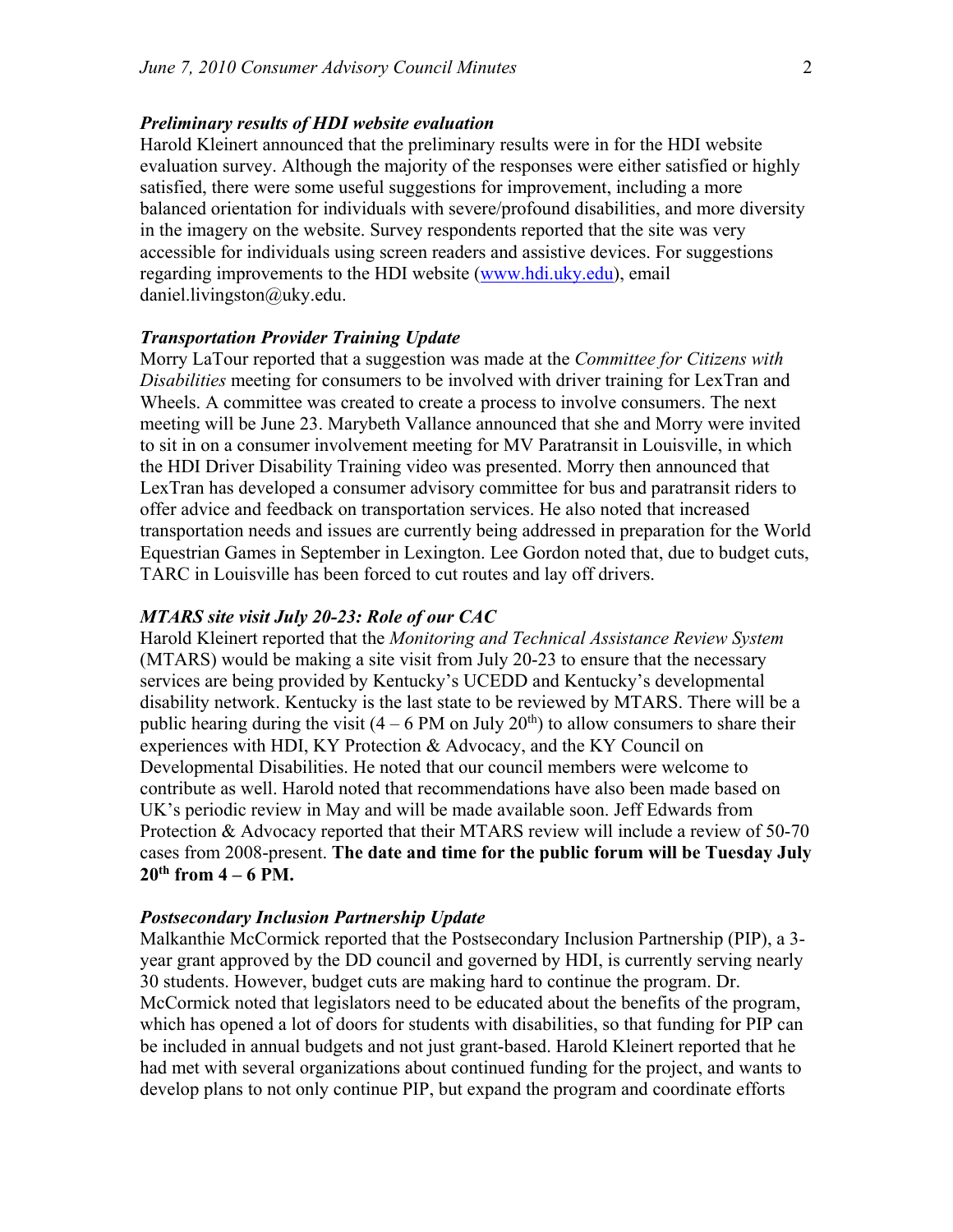with Supported Employment. Paula Caldwell, suggested putting together talking points about the value of PIP for individuals who wish to contact legislators. Harold agreed, but noted the importance of being careful not to be seen as lobbying, but educating only. He also announced that HDI's presence at the 2010 Legislative Summit would be a great place to provide information to legislators about the importance of the PIP program.

# *HDI Graduate Certificate Update*

Kathy Sheppard-Jones reported that 13 on-campus and 7 online students were enrolled in the graduate certificate program during the semester that just ended, with 8 more incoming students expected in the fall. She said that HDI was also aggressively recruiting students for the online program, and encouraged council members to refer individuals that could benefit from the 1-year certificate in developmental disabilities.

#### *2010 DD Network Survey Results*

Harold Kleinert announced the results of the DD Network survey, which was completed by 543 individuals, over 50 of those respondents being an individual with a developmental disability. Over 40% of the responses were from family members, and 48% were from service providers. The survey examined all 10 areas of the Developmental Disabilities Act, and the 2010 survey showed that Education and Early Intervention was still the highest priority. Malkanthie McCormick suggested that more of an emphasis be placed on physical fitness, diet, and exercise, and Pat Seybold mentioned a gym membership program sponsored by the DD Network in which individuals with disabilities are reimbursed for gym membership fees and answer survey questions relating to gym accessibility, reaching their goals, etc. For the complete 2010 DD Network survey results, refer to *Appendix A*.

#### *Project Spotlight: Core Indicators*

Kathy Sheppard-Jones reported on the Core Indicators project, which has been collecting data since 1998. Over 5000 people receiving services have been interviewed, with 26 states participating in the program. For the complete presentation, refer to *Appendix B.*

After the presentation, the council broke into small groups to discuss things that stood out to them regarding the Core Indicators data. Transportation issues were mentioned by several groups, with the need for consistent, quality transportation especially important in Kentucky due to the rural nature of the state. Health and fitness were also mentioned as neglected areas, with a need for education and strategies for weight control and exercise programs, as well as safety and food sanitation programs. It was also stated that these programs should be introduced at the early intervention phase, rather than later in life. Hazel Forsythe mentioned a new program offered by Kroger which could be helpful called Nu-Value which rates the nutritional density of foods on a scale of 1-100.

The issues relating to social interactions were also discussed by the workgroups. There seems to be a need for more opportunities for social involvement for individuals with disabilities served by the Supports for Community Living Waiver, although the data could be very different if other (non-SCL) groups were examined. In any case, it will be very helpful for the different states participating in the study to collaborate as much as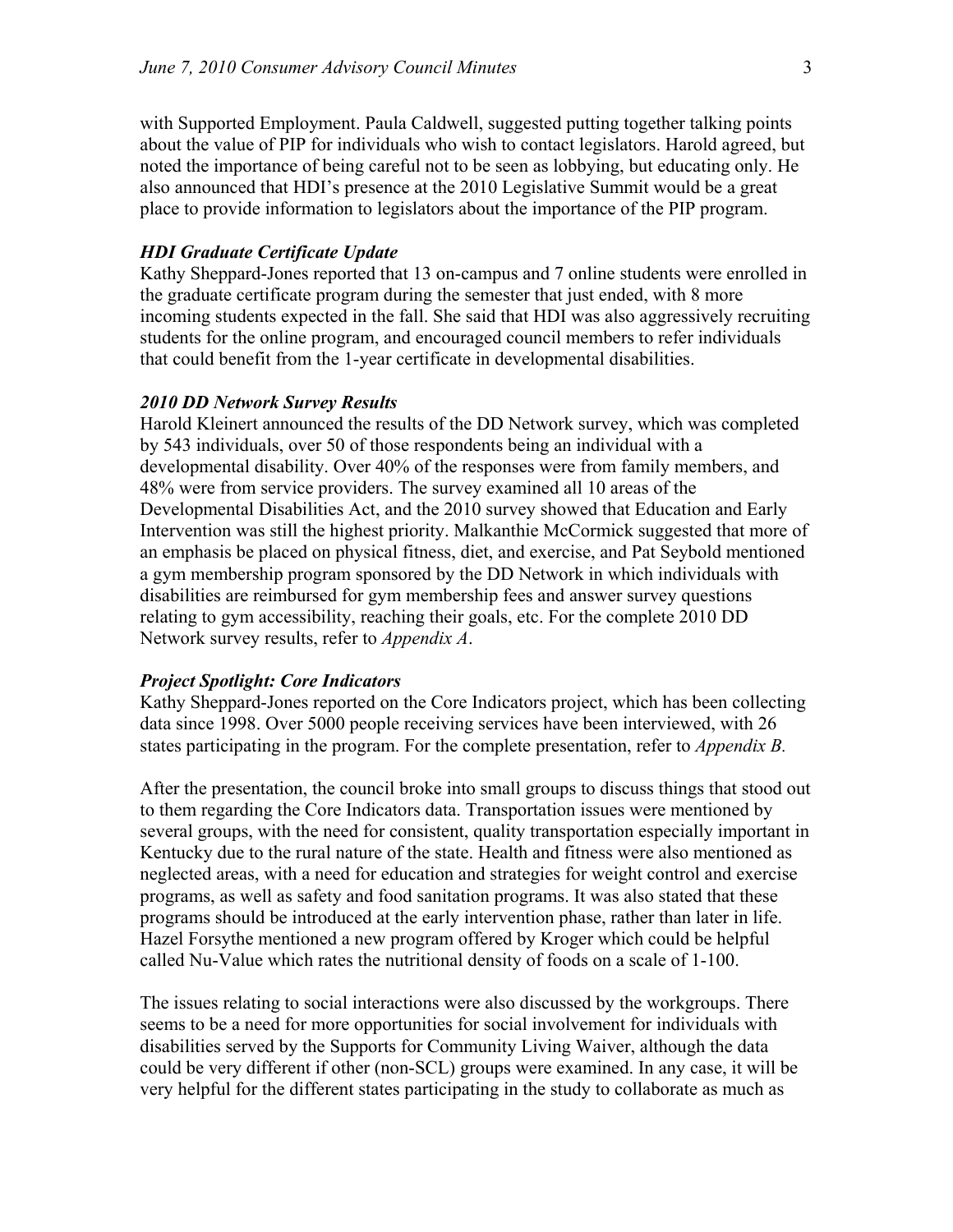possible, sharing information to understand why some things are working better in some states than others, in an effort to raise levels of satisfaction and the quality of life for individuals with disabilities.

#### *Agency Updates*

Jason Jones from the *Office of Vocational Rehabilitation* reported that applications for services were down 15%, with those eligible for services down 36%. Part of the issue is that OVR, with state budget cuts, is now able to only serve those individuals in Categories 1 and 2 of Service Need (those with the most significant disabilities).

Lee Gordon from the *Commission for Children with Special Health Care Needs* reported that the Commission was still looking for support parents to answer questions and help other parents. For volunteer information, contact Debbie Gilbert (Louisville) at (502)595- 4459 or Sondra Gilbert (Owensboro) at (270)852-2918.

Claudia Johnson, *Department of Behavioral Health, Developmental and Intellectual Disabilities*, reported that SCL waiver is up for renewal; Medicaid has not submitted anything yet, but no big changes are expected with the current submission immediately due. She also announced that a committee meeting on House Bill 144 would be taking place on June 9.

Jeff Edwards, *Protection and Advocacy*, announced that P&A was preparing for its MTARS review. He also mentioned a suit being filed within the week to prevent building of a 50 bed children's psychiatric hospital in Mount Sterling.

Pat Seybold, *KY Council on Developmental Disabilities*, announced a no-cost Aging Caregiver program being offered by ARC of KY and funded by the DD Council, to assist families in planning for the needs of their sons and daughters with developmental disabilities as families age. She encouraged people to recruit families with individuals with disabilities to think proactively about their future, and that it could apply to families with sons or daughters of all ages. She mentioned that the DD Council was also preparing for its MTARS review.

Norb Ryan, *State ADA Coordinator*, noted the considerable extent of Project SAFE training in the area of sexual abuse and disabilities, and that there would be ADA training for the Police Academy. He also noted that he would be giving a presentation at the KY Prosecutors Conference. Norb reminded our council members that this year marks the  $20<sup>th</sup>$  anniversary of the Americans with Disabilities Act, and that there would be a rally at the State Capitol during July. He also mentioned that the Federal Communications Commission would soon be requiring all websites to be accessible.

### *New Business and Announcements*

Hazel Forsythe announced that the 2010 Autism Walk (sponsored by the Autism Society of the Bluegrass) will be taking place at Keeneland on Saturday, July 10, starting at 10:00 am.